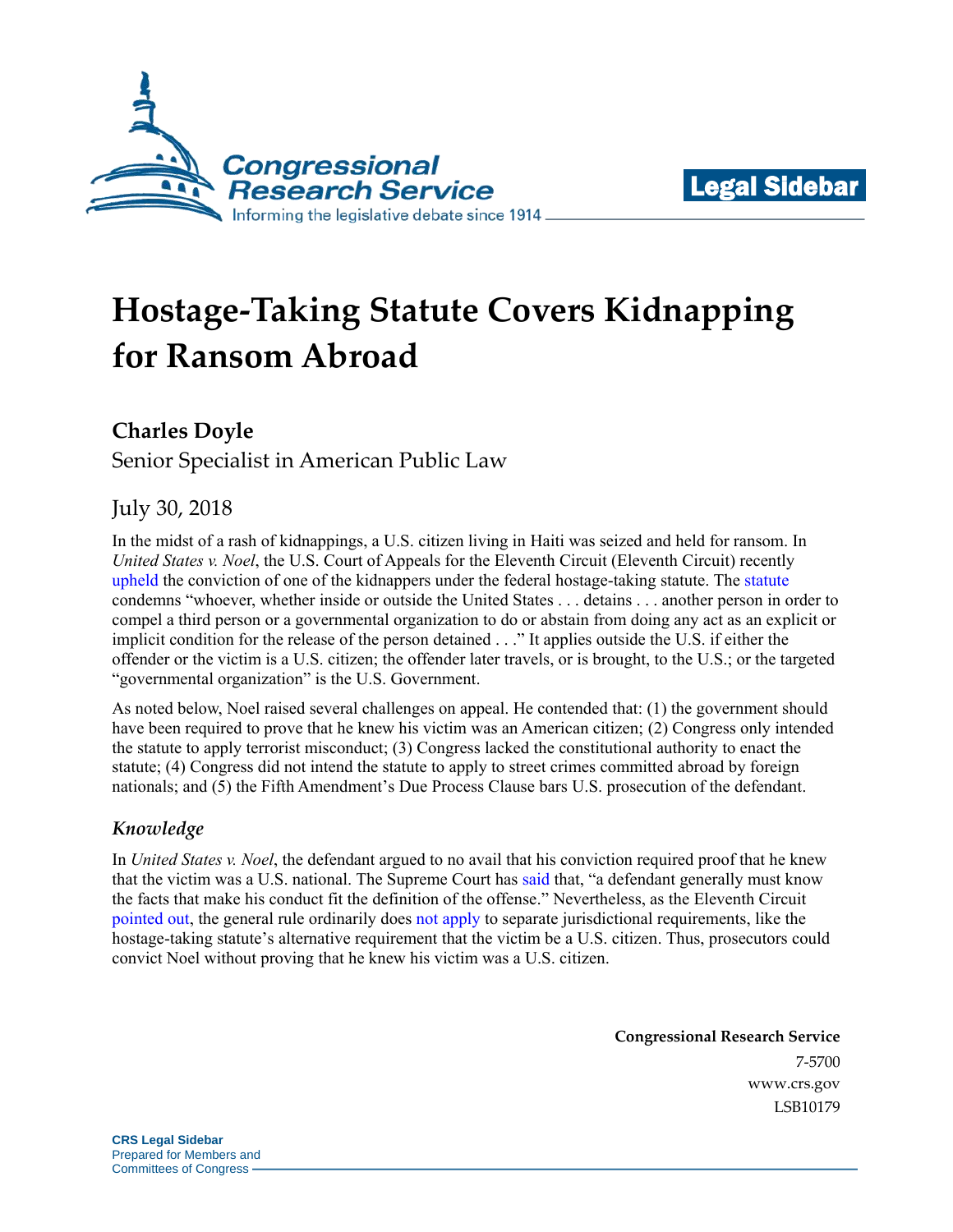#### *Terrorism*

Noel [argued](https://law.justia.com/cases/federal/appellate-courts/ca11/17-10529/17-10529-2018-06-26.html) also that Congress intended the statute to outlaw only acts of terrorism as demonstrated by the [statute's](http://uscode.house.gov/view.xhtml?req=(title:18%20section:1203%20edition:prelim)%20OR%20(granuleid:USC-prelim-title18-section1203)&f=treesort&edition=prelim&num=0&jumpTo=true) listing of governmental organizations as target victims. As further evidence of Congress's intent to confine the statute to terrorism cases, Noel noted that the statute was originally enacted under the caption "Terrorism" in omnibus legislation. In addition, Congress has identified the hostage-taking statute, but not the kidnapping-for-ransom statute, as one of the federal crimes of terrorism. The Eleventh Circuit conceded that "a primary focus of the statute is on acts of terrorism," but it [held](https://law.justia.com/cases/federal/appellate-courts/ca11/17-10529/17-10529-2018-06-26.html) that the plain language of the statute, which defines its scope, "encompasses the events for which Noel was convicted" as well.

#### *Legislative Authority*

Congress enjoys [only](https://www.supremecourt.gov/opinions/13pdf/12-158_6579.pdf) that legislative authority that can be traced back to the Constitution. Noel [contended](https://law.justia.com/cases/federal/appellate-courts/ca11/17-10529/17-10529-2018-06-26.html) that Congress did not have the power to make his conduct a crime because his conduct does not fall within the reach of one of Congress' most obvious extraterritorial prerogative, the power "[t]o define and punish Piracies and Felonies committed on the high Seas, and Offenses against the Law of Nations." The Eleventh Circuit found it unnecessary to address Noel's law-of-nations argument because of another of Congress's constitutional powers. The Constitution [grants](http://www.crs.gov/conan/details/?mode=topic&doc=Article01.xml&t=1|1&s=8&c=13) Congress the power to enact laws necessary and proper to carry into effect the authority it vests in the President, one of which is the authority to make treaties. The court [held](https://law.justia.com/cases/federal/appellate-courts/ca11/17-10529/17-10529-2018-06-26.html) that Congress's passage of the hostage-taking statute in order to implement the International Convention Against the Taking of Hostages constituted a valid exercise of its constitutional authority under the Necessary and Proper Clause.

#### *Run of the Mill Street Crimes*

The Eleventh Circuit's reference to the treaty power as the source of Congress's authority to enact the hostage-taking statute might suggest support for Noel's argument that Congress did not intend to outlaw his conduct. The Supreme Court has cautioned against overbroad application of statutes enacted to implement a treaty. In *[Bond v. United States](https://www.supremecourt.gov/opinions/13pdf/12-158_6579.pdf)*, the Court declined to apply the statute implementing the chemical weapons treaty to a woman's chemical assault upon her husband's paramour. The decision in *Bond* grew out of a concern over unintended federal intrusions upon the law enforcement prerogatives of the states. On other occasions, such as in *[RJR Nabisco v. European Community](https://www.supremecourt.gov/opinions/15pdf/15-138_5866.pdf)*, the Supreme Court has expressed comparable concern over the federal government's unintended intrusions upon the law enforcement prerogatives of other nations within their own territory. If Noel pressed that contention, however, the Eleventh Circuit found it insufficient for it [held](https://law.justia.com/cases/federal/appellate-courts/ca11/17-10529/17-10529-2018-06-26.html) that the plain language of the statute covered Noel's conduct.

#### *Due Process*

As the Eleventh Circuit [understood](https://law.justia.com/cases/federal/appellate-courts/ca11/17-10529/17-10529-2018-06-26.html) Noel's argument, due process is a matter of whether the accused had notice that a particular form of misconduct, committed outside the United States, would subject him to prosecution in the United States. The court [cited](https://law.justia.com/cases/federal/appellate-courts/ca11/17-10529/17-10529-2018-06-26.html) case law for the proposition that condemnation of conduct within of a multilateral treaty, like the International Convention Against the Taking of Hostages, to which both the United States and Haiti are parties, provides "global notice [to the citizens of any party] that certain generally condemned acts are subject to prosecution by any party to the treaty." Therefore, the court [observed,](https://law.justia.com/cases/federal/appellate-courts/ca11/17-10529/17-10529-2018-06-26.html) "[h]is own country having signed the Treaty, the global notice of the Treaty clearly extends to Noel.'